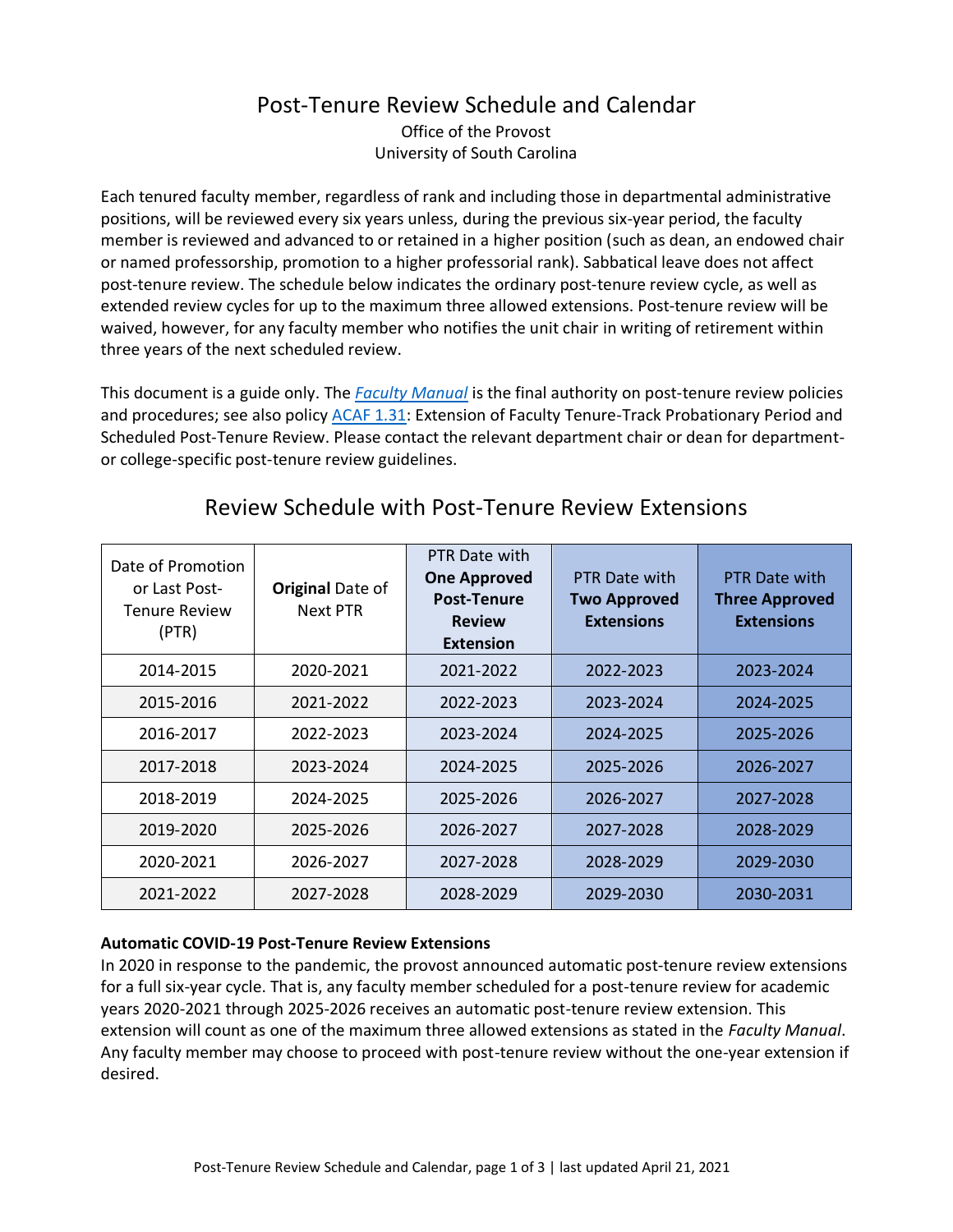## Post-Tenure Review Calendar

The *[Faculty Manual](https://sc.edu/about/offices_and_divisions/provost/policiesandprocedures/facultymanuals/index.php)* is the final authority on post-tenure review policies and procedures. Faculty undergoing post-tenure review and those involved in faculty evaluation should familiarize themselves with the procedures described therein. This calendar is a guide only.

**BOLD DATES are firm deadlines set by the Office of the Provost**. Other dates are suggestions and may be modified to fit the needs of the unit. Units have the option to set alternative deadlines and create their own internal schedule as long as they can meet the April 10 deadline for completion of reviews.

*\* In all tenure and promotion procedures, when a deadline for taking some action falls on a weekend or university holiday, the deadline shall be the next business day.*

| <b>Deadline</b> | <b>Action</b>                                                                                                                                                                                                                                                                                                                                                                                                                                                             |  |  |
|-----------------|---------------------------------------------------------------------------------------------------------------------------------------------------------------------------------------------------------------------------------------------------------------------------------------------------------------------------------------------------------------------------------------------------------------------------------------------------------------------------|--|--|
| <b>Spring</b>   |                                                                                                                                                                                                                                                                                                                                                                                                                                                                           |  |  |
| May 1           | Dean's office notifies all eligible faculty in writing that post-tenure review<br>will occur during the following academic year.                                                                                                                                                                                                                                                                                                                                          |  |  |
| June 1          | Eligible faculty notify the dean's office in writing of their intent to go forward<br>with post-tenure review or to retire in three years. Faculty contact the<br>appropriate post-tenure review (PTR) committee chair for guidance in<br>preparing file.                                                                                                                                                                                                                 |  |  |
| July 15         | Deans submit online to the Office of the Provost the names of all faculty<br>members who will undergo post-tenure review in the upcoming academic<br>year.                                                                                                                                                                                                                                                                                                                |  |  |
| Fall            |                                                                                                                                                                                                                                                                                                                                                                                                                                                                           |  |  |
| November 1      | Faculty completes the post-tenure review file and forwards the file to the<br>chair's or dean's office for PTR committee review.                                                                                                                                                                                                                                                                                                                                          |  |  |
| <b>Spring</b>   |                                                                                                                                                                                                                                                                                                                                                                                                                                                                           |  |  |
| January 25      | The PTR committee's report is forwarded to the faculty member,<br>department chair, and dean. The PTR committee must include<br>recommendations in its report that will assist in restoring the faculty<br>member's performance to a "satisfactory" level in any area found<br>unsatisfactory.                                                                                                                                                                            |  |  |
| February 20     | In the event that the faculty member's overall performance evaluation is<br>determined by the PTR committee to be "unsatisfactory," a development<br>committee (which may be the PTR committee or a separate committee<br>depending on the unit criteria) will prepare a development plan and a<br>timetable for improvement following unit criteria. The development plan<br>must be prepared in consultation with and receive the concurrence of the<br>faculty member. |  |  |
| April 10        | Completed development plan for those judged unsatisfactory and<br>$\bullet$<br>timetable must be approved by the committee and forwarded to the<br>chair and to the dean. Copies of the development plan and the relevant<br>PTR committee's report must also be sent to the provost.                                                                                                                                                                                     |  |  |